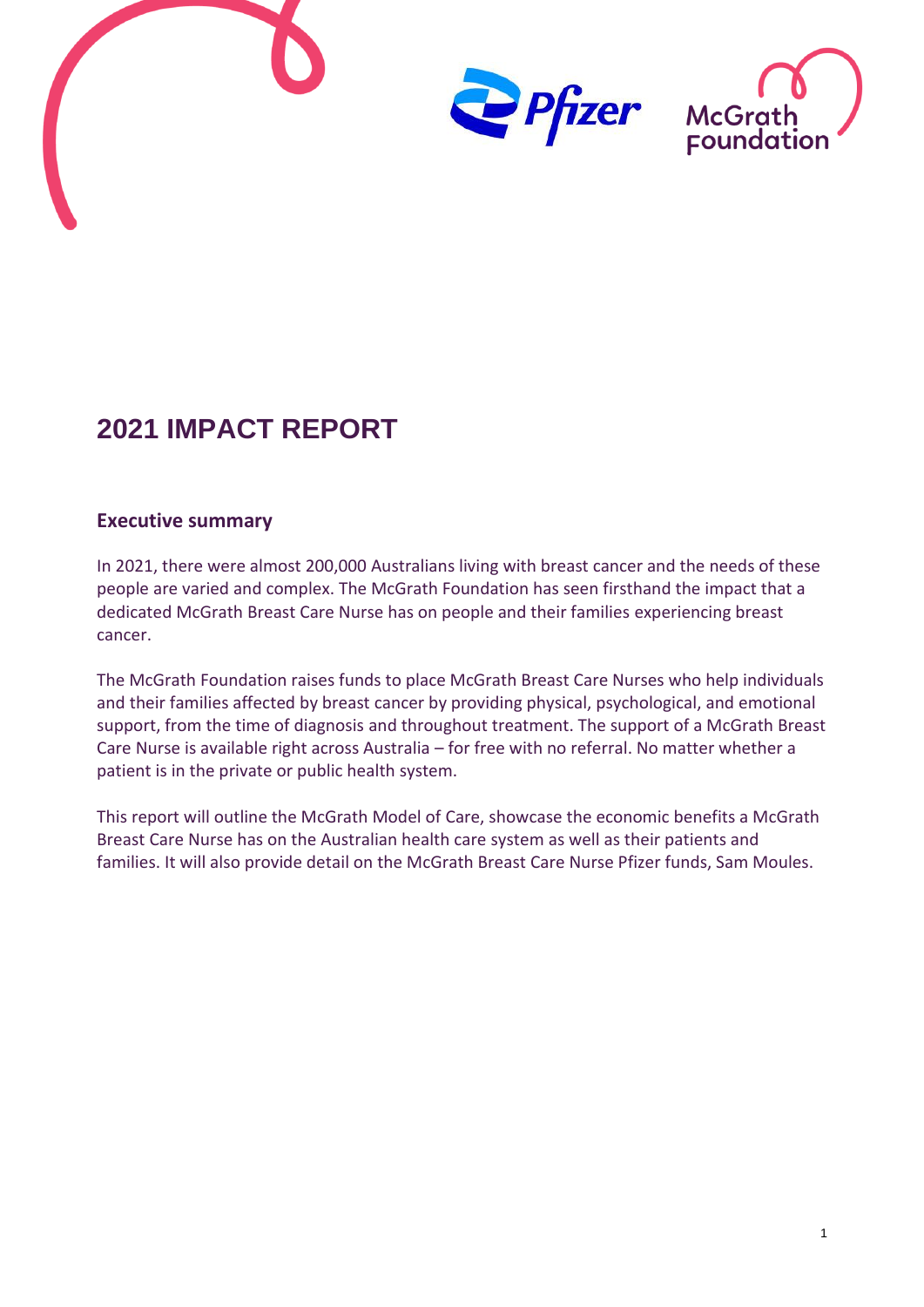## Table of Contents

| <b>Executive summary</b>                                                   | 1              |
|----------------------------------------------------------------------------|----------------|
| Breast cancer in Australia                                                 | 3              |
| About the McGrath Foundation                                               | 3              |
| <b>McGrath Model of Care</b>                                               | $\overline{4}$ |
| Impact a McGrath Breast Care Nurse has on the Australian health system     | 5              |
| Impact a McGrath Breast Care Nurse has on people affected by breast cancer | 6              |
| Pfizer's contribution                                                      | 7              |
| Sam Moules 2021 in review                                                  | 8              |
| Summary                                                                    | 8              |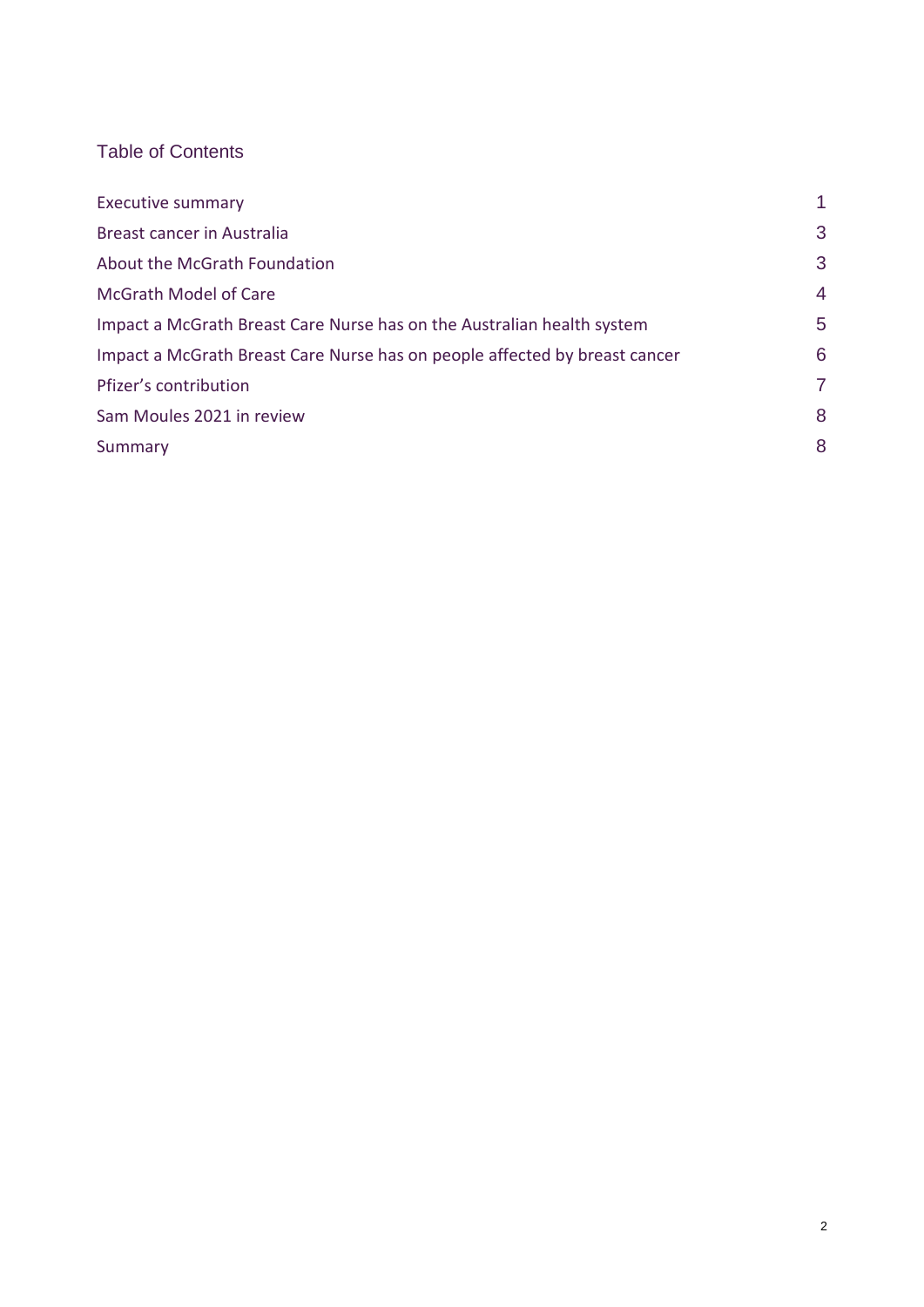#### <span id="page-2-0"></span>**Breast cancer in Australia**

- Breast cancer is the most commonly diagnosed cancer in Australia.
- In Australia, one in seven women will be diagnosed with breast cancer by the age of 85.
- It is estimated that 55 people will be diagnosed with breast cancer in Australia every day this year.
- 19,866 women, and 164 men are expected to be diagnosed with breast cancer in Australia this year.

#### <span id="page-2-1"></span>**About the McGrath Foundation**

- McGrath Breast Care Nurses help individuals and their families affected by breast cancer by providing invaluable physical, psychological and emotional support, from the time of diagnosis and throughout treatment.
- The support of a McGrath Breast Care Nurse is available right across Australia for free. No matter whether someone is in the private or public health system.
- The McGrath Foundation currently funds 177 McGrath Breast Care Nurses in communities right across Australia.
- 100,000 families have now been supported and cared for by a McGrath Breast Care Nurse since 2005.
- Ninety per cent of women in Australia live now within 75km of a McGrath Breast Care Nurse.
- McGrath Foundation research shows early access to a McGrath Breast Care Nurse significantly improves the experience and outcomes of a person with breast cancer.
- Funding for an additional 73 nurses is needed to ensure that no one misses out on the free care of a McGrath Breast Care Nurse.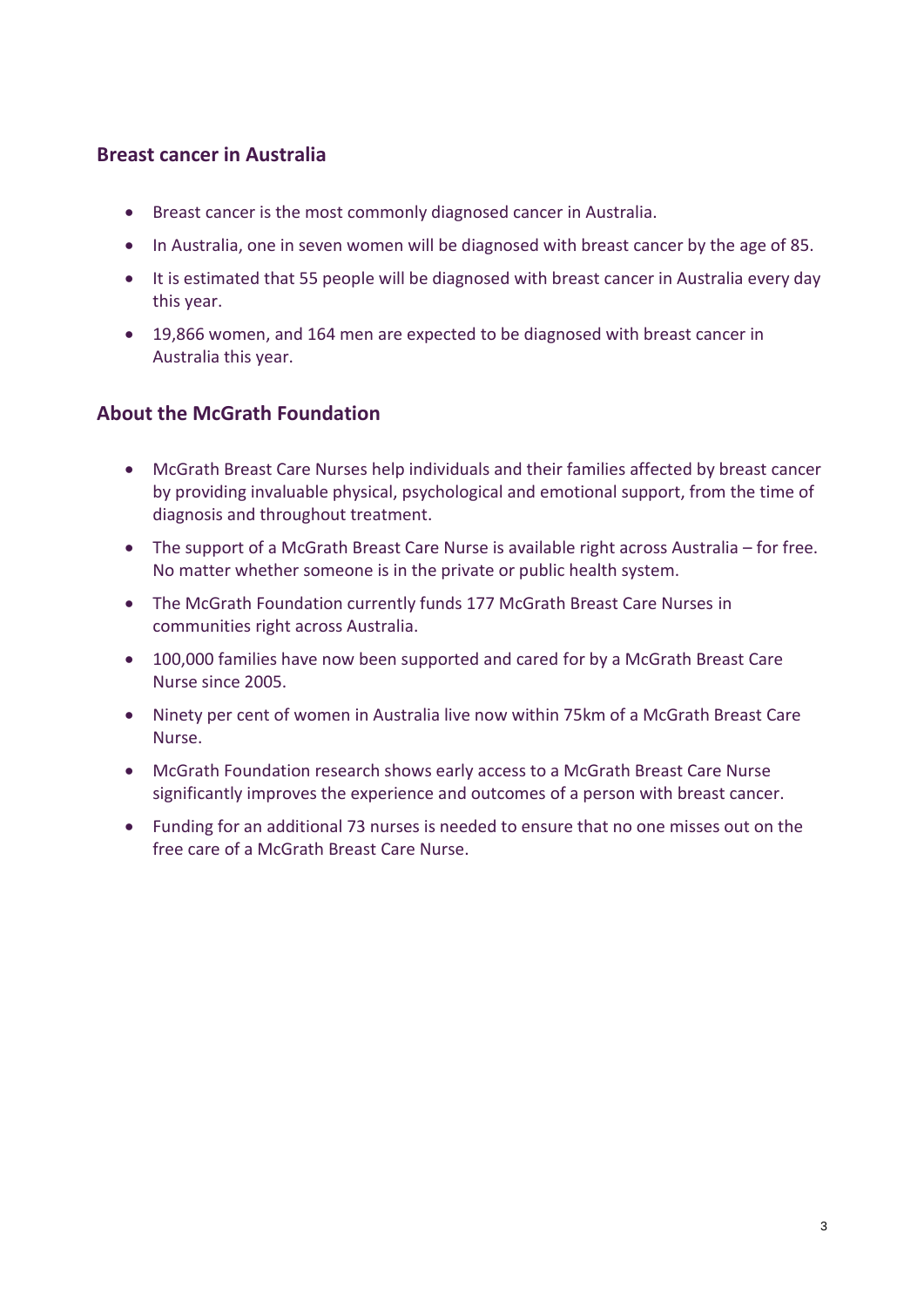### <span id="page-3-0"></span>**McGrath Model of Care**

- The McGrath Model of Care provides a world-class framework for the delivery of best practice breast cancer care. From diagnosis to treatment, rehabilitation, follow-up and transition to wellness or palliative care.
- The McGrath Foundation led the development of the McGrath Model of Care to enhance and standardise supportive care nursing practice and deliver best-practice care to people affected by breast cancer right across Australia.
- The McGrath Model of Care launched in November 2020 and was developed over a twoand-a-half-year consultation and development process. It draws on 15 years' experience and data from more than 150 specially trained nurses and has been developed in consultation with 25 cancer specialists and clinicians including surgeons, oncologists, GPs, and patients.
- The McGrath Model of Care delivers three main benefits:
	- o Empowers patients and improves and enhances patient care
	- o Improves nursing effectiveness
	- o Provides cost savings to the health system
- All McGrath Breast Care Nurses are required to undertake training of the McGrath Model of Care via online learning and webinars. They also receive support and guidance from McGrath Foundation Clinical Leaders to assist in implementing the Model in their service.
- The McGrath Model of Care has received endorsement from the Australasian Society for Breast Disease, Breast Cancer Network Australia, Breast Surgeons of Australian & New Zealand and the Cancer Nurses Society of Australia.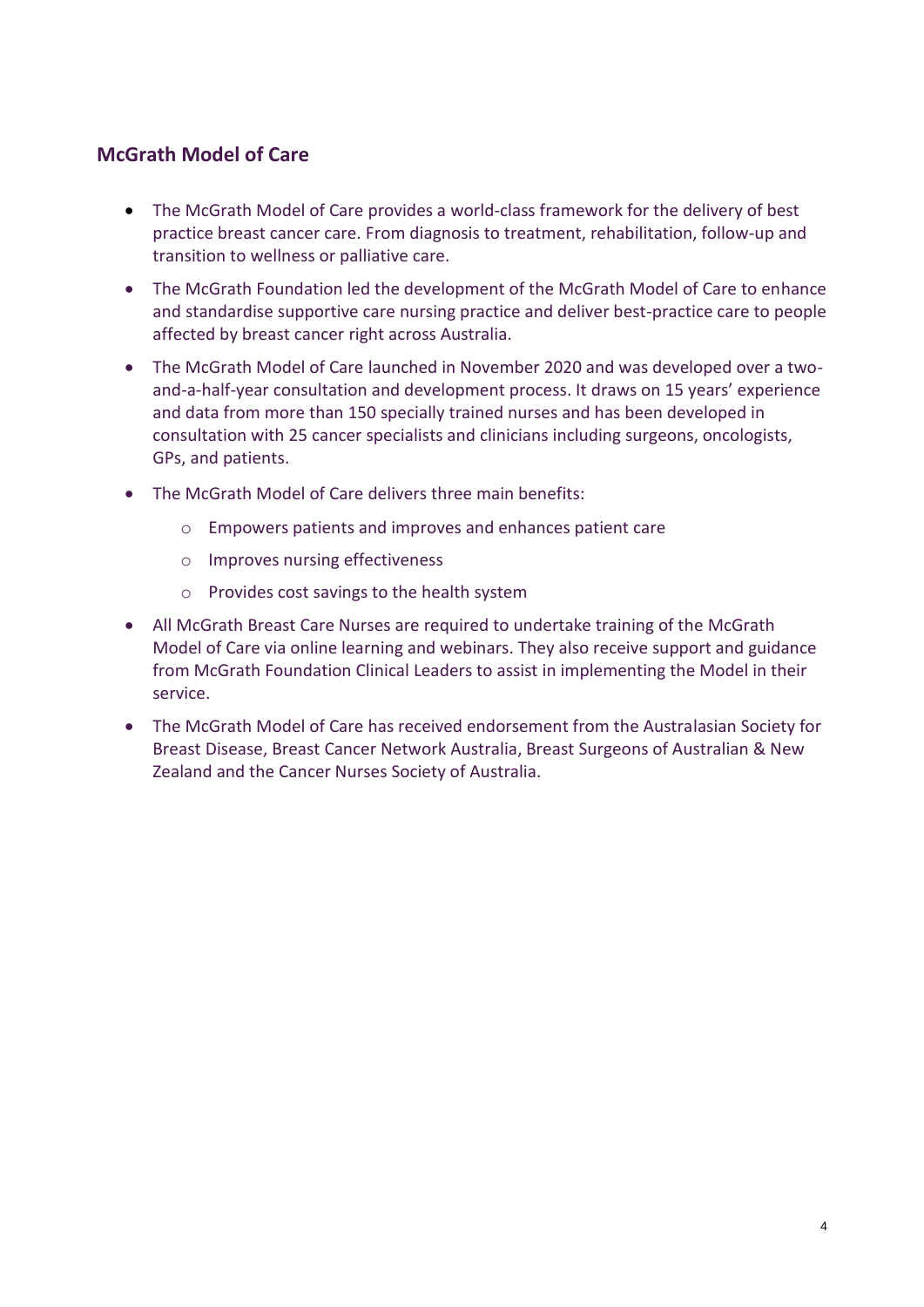#### <span id="page-4-0"></span>**Impact a McGrath Breast Care Nurse has on the Australian health system**

- Our most recent evaluation by Deloitte Access Economics 2020, found that the McGrath Breast Care Nurse Program delivers:
	- o improved quality of life to people with breast cancer
	- o shows a reduction in patients presenting at emergency departments
	- o reduces clinician consulting time with patients
	- o improves attendance at medical appointments
- Studies have shown that, McGrath Breast Care Nurses contributed \$1.96 in social benefits for each \$1 in the Program**i**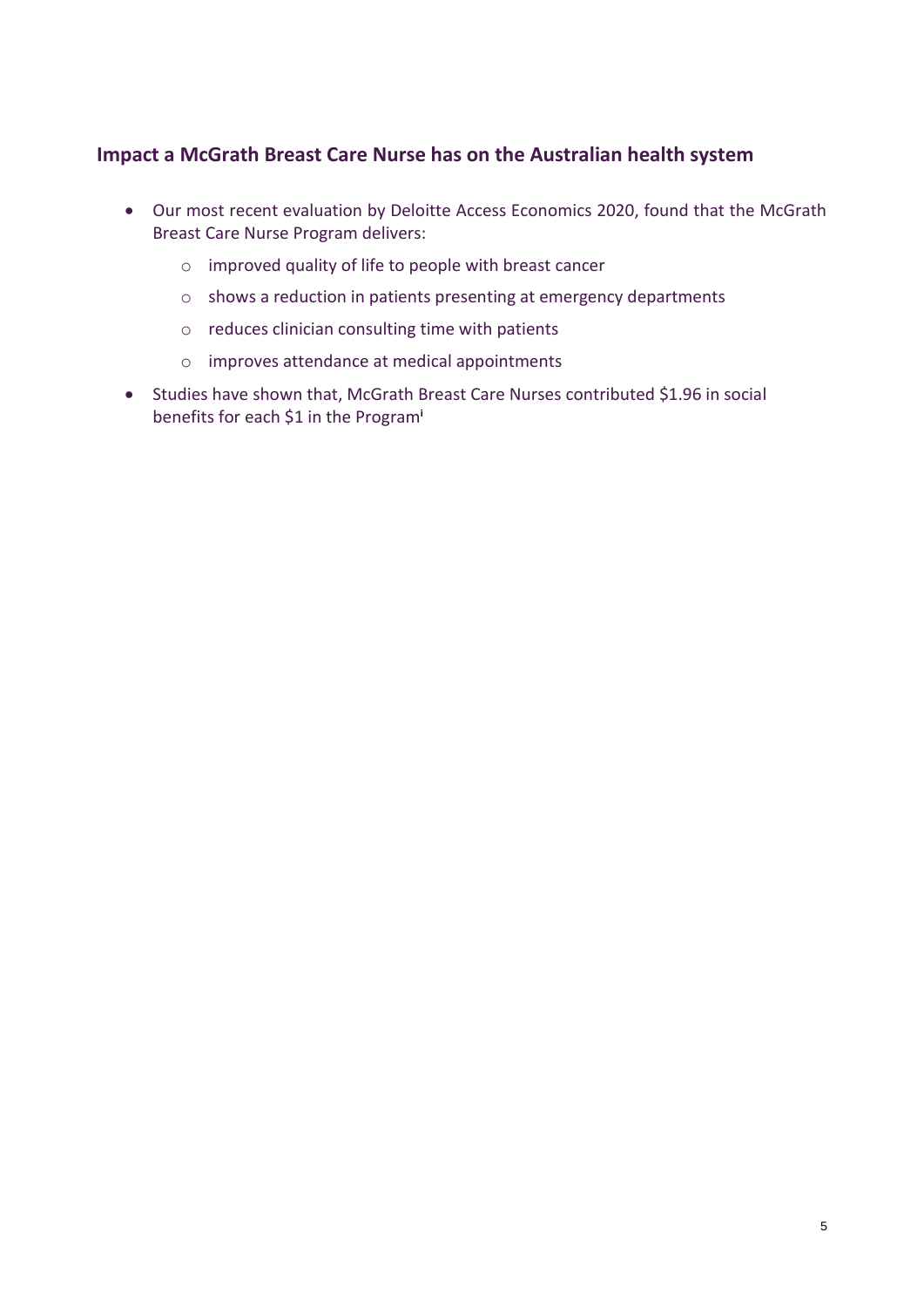#### <span id="page-5-0"></span>**Impact a McGrath Breast Care Nurse has on people affected by breast cancer**

- People affected by breast cancer are unequivocal in their view that access to a McGrath Breast Care Nurse improves their quality of life<sup>ii</sup>
- Studies show that patients view their McGrath Breast Care Nurse to be just as important to their health and wellbeing as their Oncologist and Breast Surgeon<sup>iii</sup>
- Access to a McGrath Breast Care Nurse empowers people affected by breast cancer to make more knowledgeable decisions that are both clinically appropriate and also provide them with control to manage their lives and work with limited impact.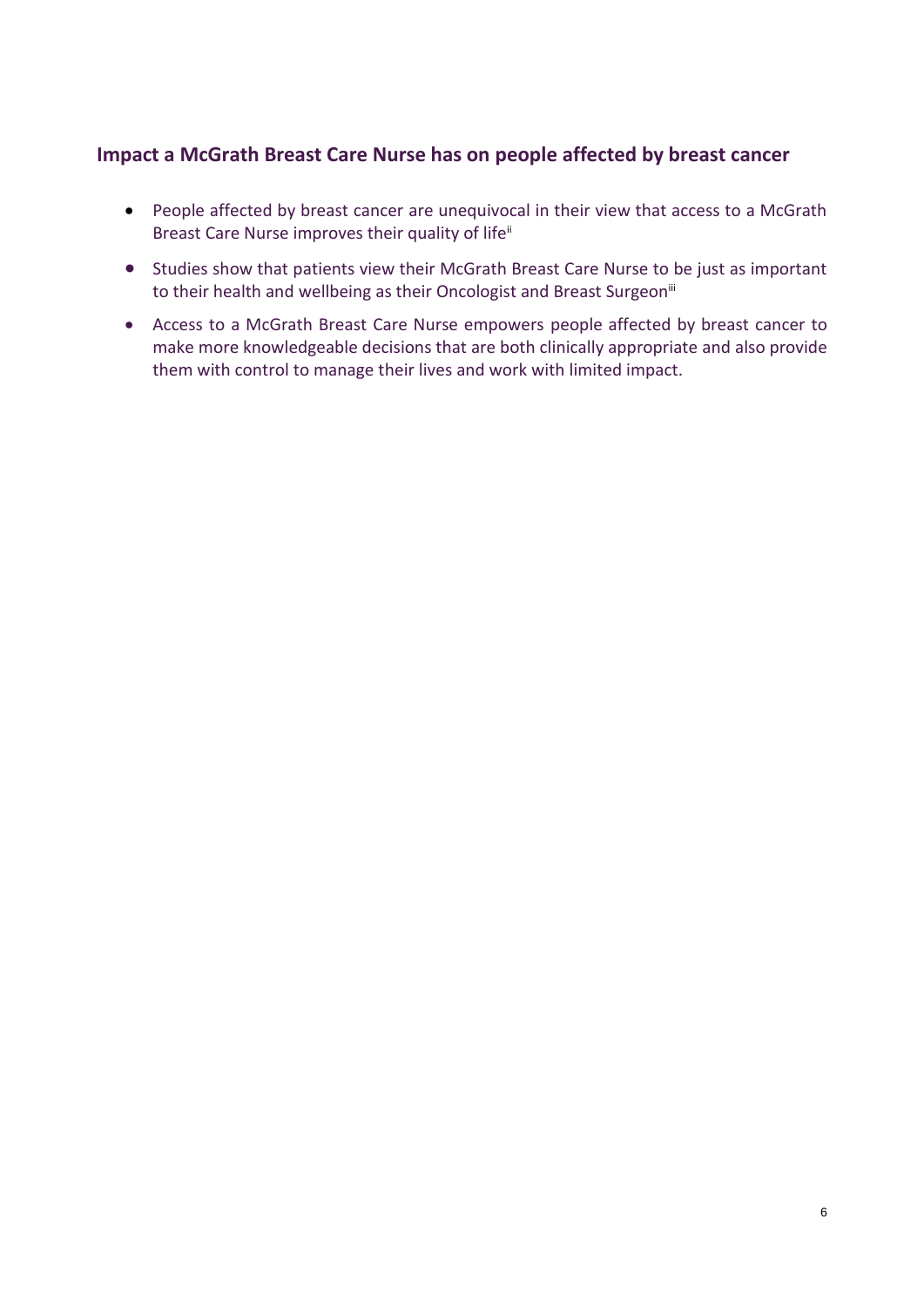#### <span id="page-6-0"></span>**Pfizer's contribution**

Pfizer have partnered with the McGrath Foundation since 2010 and are currently funding the position of Sam Moules at Royal North Shore Hospital, Northern Sydney Local Health District.



*"I am a dedicated metastatic McGrath Breast Care Nurse and I support patients at Royal North Shore Hospital in Sydney, New South Wales. I have been a McGrath Breast Care Nurse since 2016, a registered nurse since 1999 and I also have a Graduate Certificate in Oncology Nursing, Graduate Certificate in Breast Cancer Nursing, Level 1 in Lymphoedema, and Cert IV in teaching and assessing. The most important thing I do for my patients is help in any possible way to make the experience a little bit easier. I'm a hand to hold, an ear to listen, a voice to speak, a shoulder to cry on, an organiser or just a familiar face in unknown territory. Every day I make a difference by being that familiar face* 

*to provide support and comfort for the patients and* 

*their families on the unfamiliar path that lies ahead".*

In 2021, in addition to her current role, Sam has taken on responsibilities as Clinical Leader for NSW. Given her extensive experience and excellent performance Sam now supports all NSW McGrath Breast Care Nurses as Clinical Lead providing mentoring, advice and support to develop their skills and practice and assisting to embed best practice through the McGrath Model of Care.

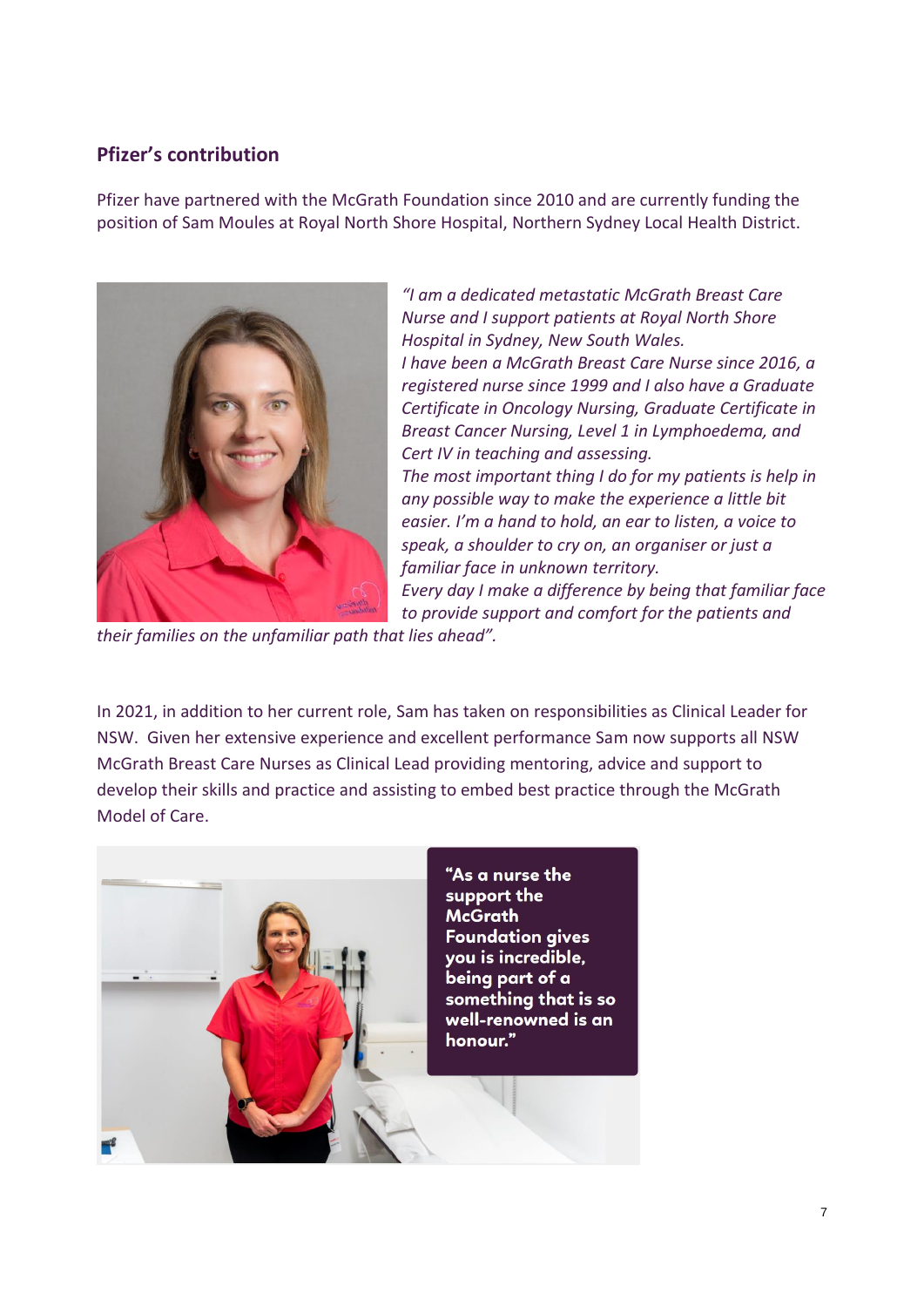#### <span id="page-7-0"></span>**Sam Moules 2021 in review**

The bulk of Sam's role is spent providing clinical care to patients, the other facets she looks after include:

- o Education for patients
- o Psychological support
- o Care coordination

Sam predominately supports her patients face to face however she also interacts with them via email, phone call, text messages and telehealth.

In addition to working directly with individual patients, Sam participates in 'indirect activities' which provide benefit to the wider health care system. This could be running group sessions with multiple patients, consulting with other health care professionals or attending Multidisciplinary Meetings where clinical cases are presented and advice is sought from a range of clinicians.

Sam is also an Ambassador for the McGrath Foundation and often shares her expertise at conferences and education sessions. In October 2021, Sam and her patient Luise attended a Breast Cancer Awareness Month panel discussion with the employees of Pfizer. This allowed the wider Pfizer team to see the direct impact Sam has on her patients by hearing firsthand from one of Sam's patients.

#### <span id="page-7-1"></span>**Summary**

The McGrath Foundation are extremely grateful for the generous support from Pfizer. To date, Pfizer have donated more than \$1 million and are currently funding the position of Sam Moules at Royal North Shore Hospital.

McGrath Breast Care Nurses, have a significant and measurable impact on the individuals and families experiencing breast cancer as well as a considerable impact on the Australian health care system. The contribution Pfizer make has a broad and far-reaching impact on families in Australia and the health care system.

On behalf of the McGrath Foundation and the patients and families you have helped support to date, thank you. Together, we have and continue to make a difference.